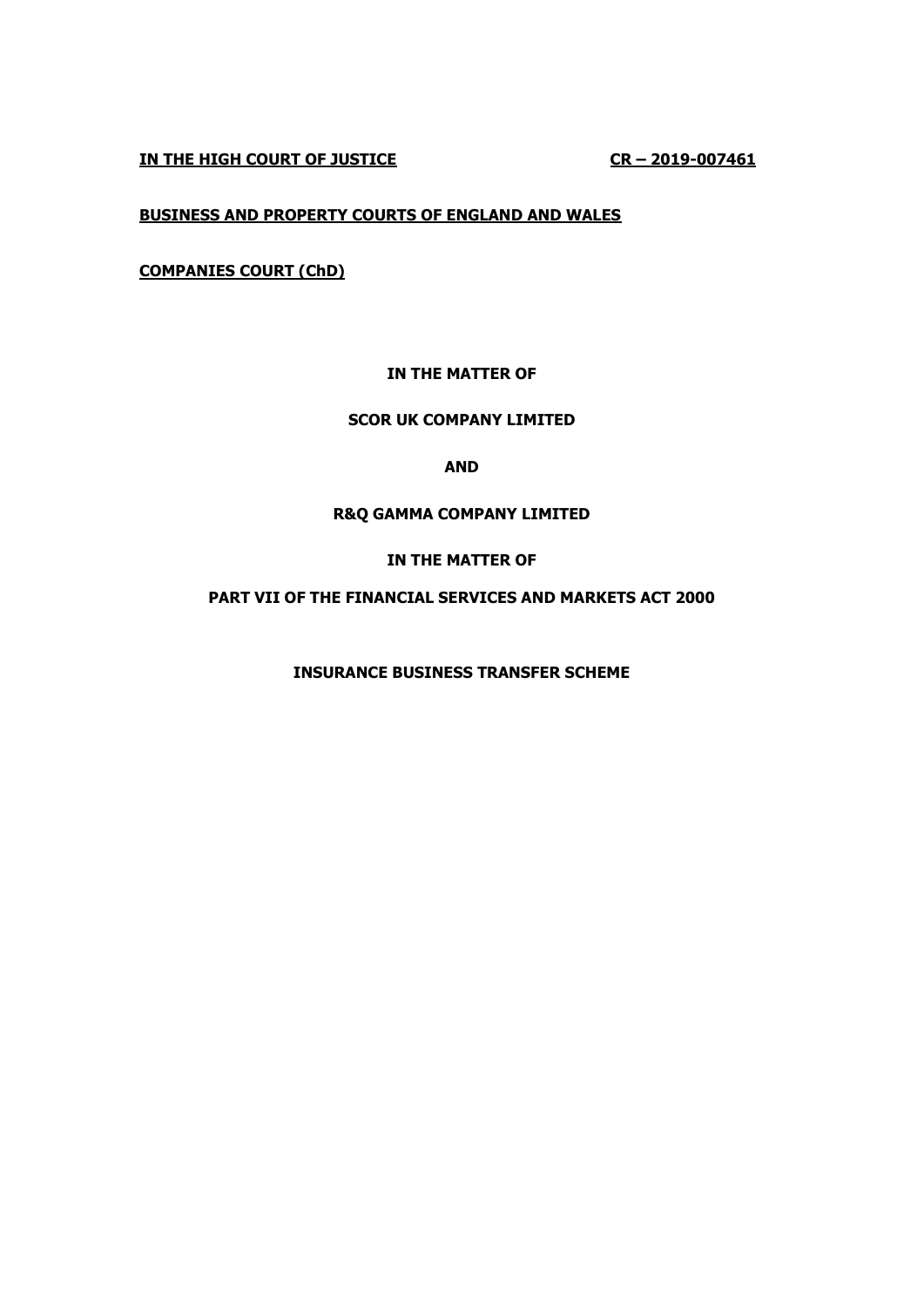## **Contents**

| <b>Clause</b> | <b>Name</b>                                                | Page |
|---------------|------------------------------------------------------------|------|
|               |                                                            |      |
|               |                                                            |      |
|               |                                                            |      |
|               |                                                            |      |
|               | Transfer of Retained Policies and Retained Reinsurances 11 |      |
| 6             |                                                            |      |
|               |                                                            |      |
| 8             |                                                            |      |
| 9             |                                                            |      |
|               |                                                            |      |
|               |                                                            |      |
|               |                                                            |      |
|               |                                                            |      |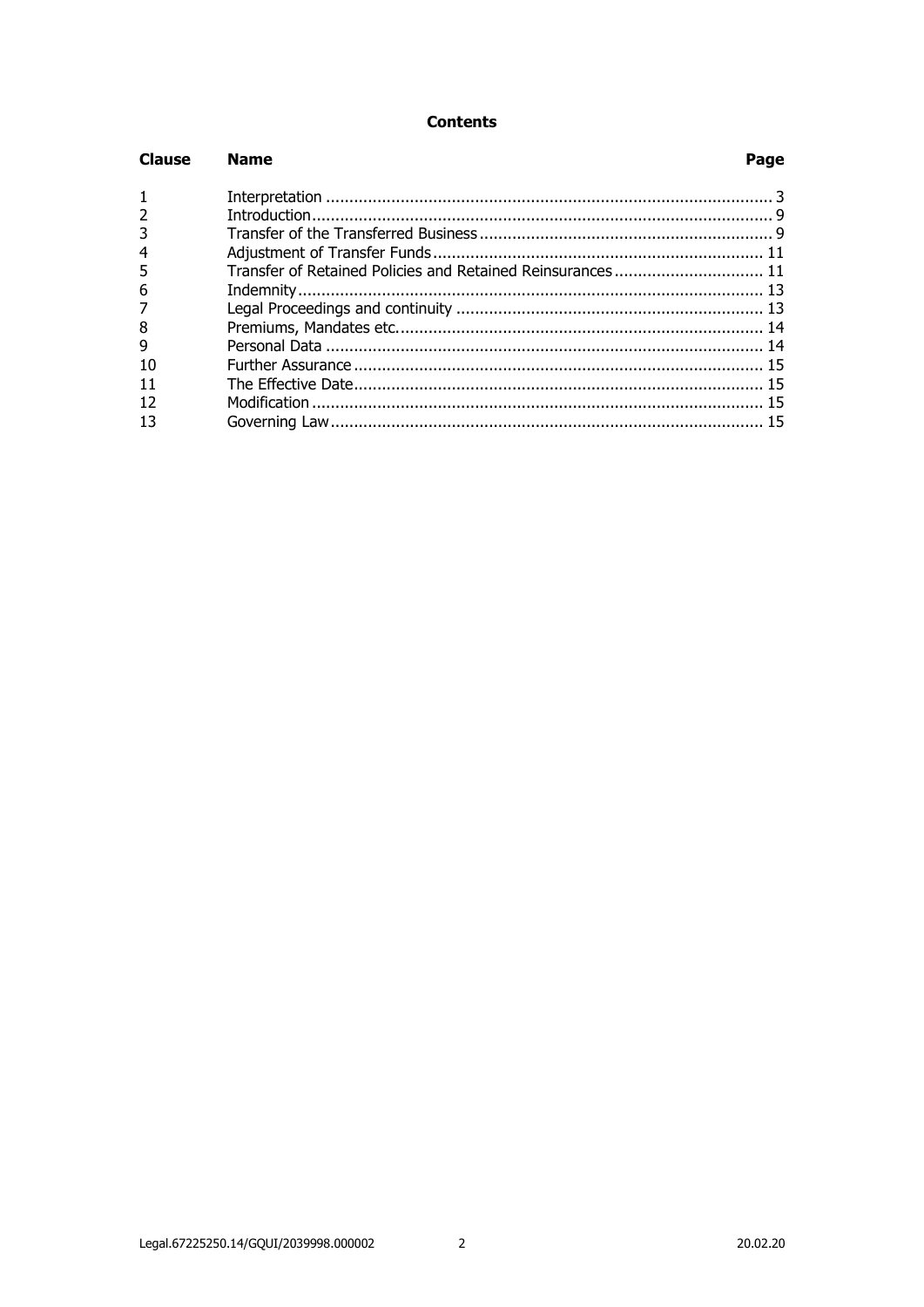### <span id="page-2-0"></span>1 **INTERPRETATION**

1.1 In this insurance business transfer scheme, unless the context otherwise requires, the following words or phrases have the following meanings:

> "**Accredited**" means Accredited Insurance (Europe) Limited, a company incorporated and registered in Malta with company number C59505 whose registered office is at 3<sup>rd</sup> Floor, Development House, St Ann Street, Floriana, FRN 9010, Malta;

> "**Act**" means the Financial Services and Markets Act 2000 together with the rules and regulations implemented pursuant thereto;

> "**ADC**" means an adverse development cover under which with effect from the Effective Date Accredited provides unlimited reinsurance cover to the Transferee in respect of the Transferred Policies above an attachment point of £9.55 million;

> "**Adjustment Notice**" means the notice to be sent pursuant to Clause [4.1](#page-10-2) detailing the aggregate amount of any Gross Losses paid and the aggregate amount of any Recoveries received by or on behalf of the Transferor during the Adjustment Period;

> "**Adjustment Period**" means the period between 23:59 on the Calculation Date and the Effective Date;

> "**Affiliate**" means in relation to any party any subsidiary undertaking or parent undertaking of that party and any subsidiary of any such parent undertaking in each case from time to time;

> "**Business Day**" means a day (other than a Saturday, Sunday or public holiday) when banks in London, England are open for business;

> "**Calculation Date**" means the date falling 5 Business Days before the Effective Date;

> "**Calculation Period**" means 23:59 on 31 December 2018 and 23:59 on the day before the Calculation Date;

"**Court**" means the High Court of Justice of England and Wales;

"**Deductions**" means deductions for Deductible Rights, salvage, recoveries, subrogation, or sums paid or payable under the Third Party Reinsurance or any other applicable funds held, trust funds, claims against insolvent estates, letters of credit or other application security;

"**Deductible Rights**" means the Transferor's right under the terms of a Transferred Policy to recover any sums paid or payable by the Transferor to an insured from that insured;

"**EEA Agreement**" has the meaning ascribed to that term in the Interpretation Act 1978;

"**EEA State**" means a member state of the European Union and any other state which is a party to the EEA Agreement excluding for the avoidance of doubt the United Kingdom;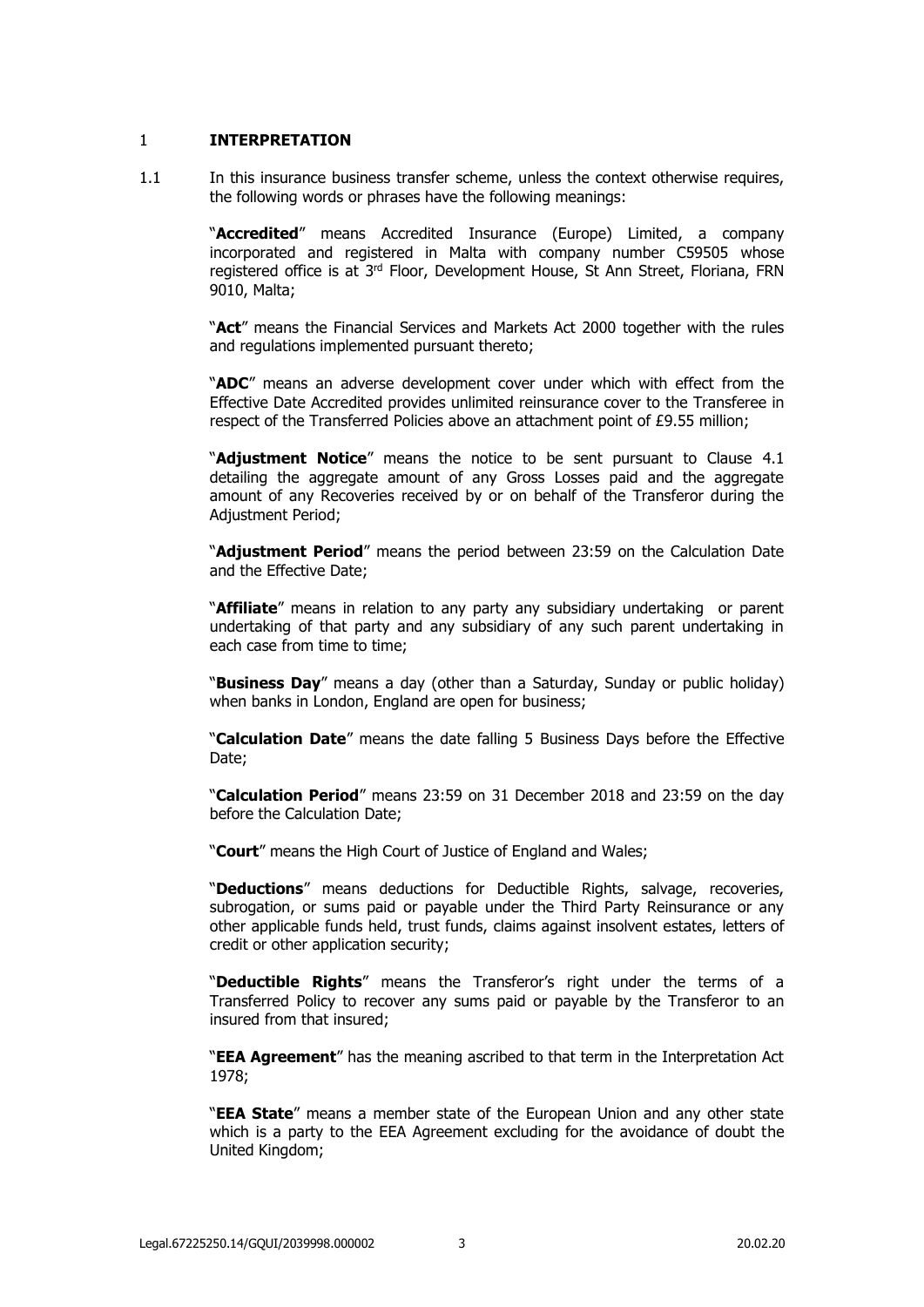"**Effective Date**" means the date and time on which the Scheme takes effect in accordance with Clause 11;

"**Exchange Rate**" means the mid-market rate of exchange for the relevant currency quoted in the Financial Times on the last Business Day before the Calculation Date;

"**Exit Date**" has the meaning ascribed to that term in section 20(1) of the European Union (Withdrawal) Act 2018 (as amended, if applicable, pursuant to section 20(4) of that Act);

#### "**Extra Contractual Obligations**" means:

- (a) any award made by a court of competent jurisdiction against an insurer or reinsurer, which award is not within the coverage granted by any insurance and/or reinsurance contract made between the parties in dispute and which causes a liability to arise under a Transferred Policy; and
- (b) any commitment to settle commute or discharge any liability which is not within the coverage granted by an insurance and/or reinsurance contract made between the parties in dispute and which was given prior to the Inception Date but which became effective on or after the Inception Date;

"**FCA**" means the UK Financial Conduct Authority or any successor UK regulatory authority with the same functions in relation to insurance and/or reinsurance companies;

"**FS EU Exit Regulations**" means the Financial Services (Miscellaneous) (Amendment) (EU Exit) Regulations 2019 (S.I. 2019/710);

"**Gross Loss**" means the amount paid by or on behalf of the Transferor:

- (a) in settlement of a claim under a Transferred Policy;
- (b) in settlement of costs and commissions incurred in relation to or in connection with the Transferred Policies and any other liability of the Transferor under or in connection with a Transferred Policy, without making any Deductions;
- (c) in settlement of Loss Adjustment Expenses incurred during the Adjustment Period; and
- (d) in settlement of losses in respect of Extra Contractual Obligations provided in the case of Extra Contractual Obligations incurred before the Inception Date the facts or circumstances giving rise to such loss were disclosed to Accredited on or prior to the Inception Date;

"**Gross Technical Liabilities**" means USD7,339,499.00 being the amount attributable to the Transferred Policies of:

- (a) gross claims outstanding as at 31 December 2018; and
- (b) creditors arising out of insurance and reinsurance operations as at 31 December 2018;

in each case as reported within Accredited's 31 December 2018 financial statements;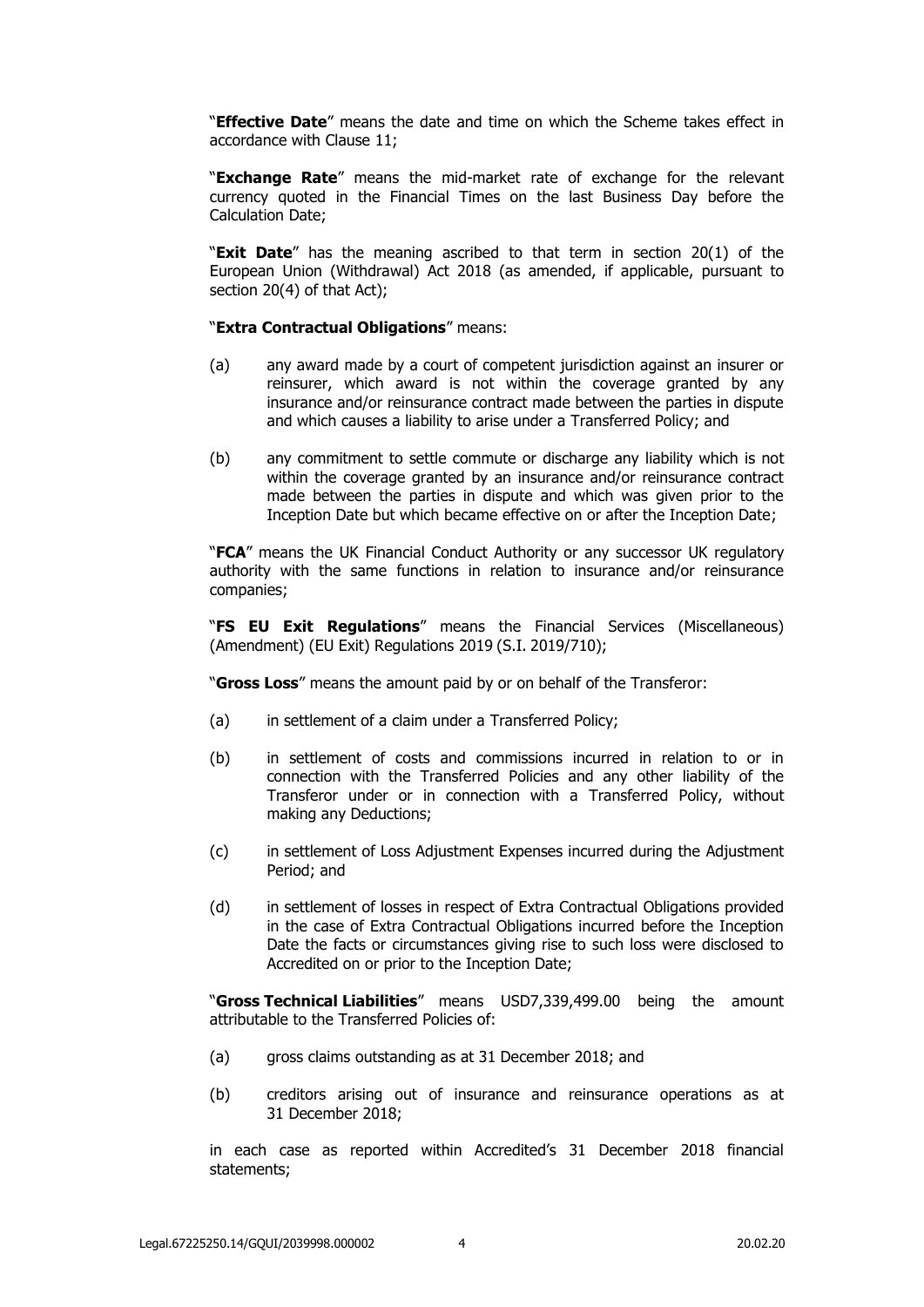"**Inception Date**" means 23:59 in London on 30 June 2017;

"**Loss Adjustment Expenses**" means sums paid by or on behalf of the Transferor that are not part of the amounts paid under the Transferred Policies (including as to costs, if in addition to the Transferred Policies' limits) and which are made in connection with the Transferred Policies, the Deductible Rights or the Third Party Reinsurance in respect of a claim, loss or legal proceedings, including sums paid in respect of:

- (a) adjustment (including by any delegated claims handling/servicing agency or sub-contractor), investigation, negotiation, cost of bonds, court costs, statutory penalties, prejudgment interest or delayed damages, and interest on any judgment or award and legal expenses of litigation; and
- (b) the Transferor's own defence costs and legal expenses incurred in connection with legal actions, including but not limited to declaratory judgment actions, brought to determine the Transferor's defence and/or indemnification obligations under any disputed Transferred Policies and Third Party Reinsurance, whether coverage is found to exist or not for such obligations;

excluding the internal costs and/or expenses of RQCS or any of its Affiliates. For the purposes of this definition, "prejudgment interest or delayed damages" shall mean interest or damages added to a settlement, verdict, award, or judgment based on the amount of time prior to the settlement, verdict, award, or judgment whether or not made part of the settlement, verdict, award, or judgment;

"**LPTA**" means the loss portfolio transfer reinsurance agreement entered into on 31 August 2017 between the Transferor as cedant and Accredited (under its previous name, R&Q Insurance (Malta) Limited) as the reinsurer;

"**Order**" means an order of the Court pursuant to section 111 of the Act sanctioning the Scheme and any order (including any subsequent order) in relation to the Scheme made by the Court making provision under section 112 of the Act;

"**Policy**" and **"Policyholder**" each has the meaning set out in section 424(2) of the Act and Regulation 2 of the Financial Services and Markets Act 2000 (Meaning of "Policy" and "Policyholder") Order 2001 (S.I. 2001/2361);

"**PRA**" means the UK Prudential Regulation Authority or any successor UK regulatory authority with the same functions in relation to insurance and/or reinsurance companies;

"**Proceedings**" means any judicial, quasi-judicial, administrative or arbitration proceedings or any complaint or claim to any ombudsman or other proceedings for the resolution of a dispute or claim (whether pending, current or future);

"**RAO**" means the Financial Services and Markets Act 2000 (Regulated Activities) Order 2001 (S.I. 2001/544);

"**Records**" means all documents, files and other records, whether in physical or electronic form, relating to the Transferred Policies which are in the possession of, or under the control of, the Transferor or any sub-contractor of the Transferor;

#### "**Recoveries**" means

(a) recoveries under Third Party Reinsurance; and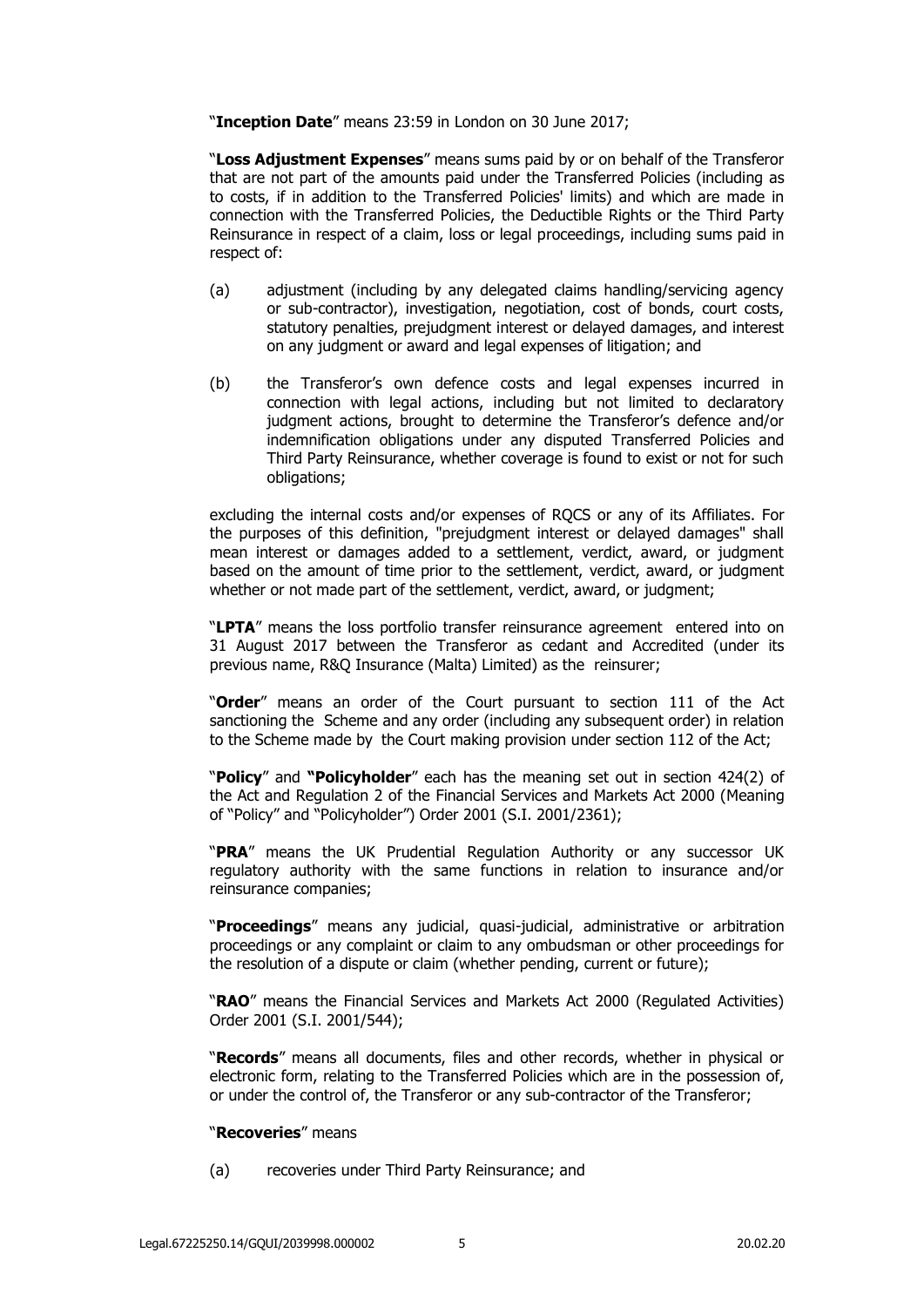(b) all recoveries in the form of salvage, subrogation, additional premiums, refunds, indemnity or contribution towards, or other form of recovery (including recoveries under the Deductible Rights but excluding for the avoidance of doubt reinsurance recoveries);

"**Related Policy**" means any Transferred Policy entered into by the Transferor as insurer or reinsurer to the extent that it gives rise to rights under a Retained Reinsurance;

"**Related Reinsurance**" means any Third Party Reinsurance to the extent that it provides cover in respect of a Retained Policy;

"**Retained Business**" means a Retained Policy, Retained Reinsurance, a Related Policy or Related Reinsurance;

"**Retained Policy**" means a Transferred Policy under which any liability (whether current or future, actual or contingent) remains unsatisfied or outstanding at the Effective Date and:

- (a) in the case of policies of direct insurance only, in respect of which:
	- (i) for the purpose of Schedule 12 to the Act (if applicable, as amended by the FS EU Exit Regulations), an EEA State is the State in which the contract was concluded; and
	- (ii) the PRA has not prior to the issue of the Order provided the certificate referred to in Schedule 12 to the Act with respect to the relevant EEA State which is the State in which the contract was concluded; or
- (b) which the Court for any reason determines shall not be transferred by virtue of the Scheme or the Order and which is not transferred by any vesting order under section 112 of the Act or otherwise; or
- (c) which prior to the Court making the Order the Transferor and the Transferee agree should be excluded from the Scheme;

and for the avoidance of doubt, a policy which cannot be transferred at the Effective Date solely due to the fact that the Third Party Reinsurance providing cover in respect of that policy cannot be transferred at the Effective Date shall not be a Retained Policy.

"**Retained Reinsurance**" means any Third Party Reinsurance which the Court for any reason determines shall not be transferred by virtue of the Scheme or the Order and which is not transferred by any vesting order under section 112 of the Act or otherwise;

"**RQCS**" means R&Q Central Services Limited a company incorporated in England with company number 04179375;

"**Scheme**" means the insurance business transfer scheme set out in this document with or subject to any modification, addition or condition approved or imposed by the Court;

"**Services Agreement**" means the Claims Handling and Administration Services Agreement entered into between the Transferor and RQCS on 31 August 2017 as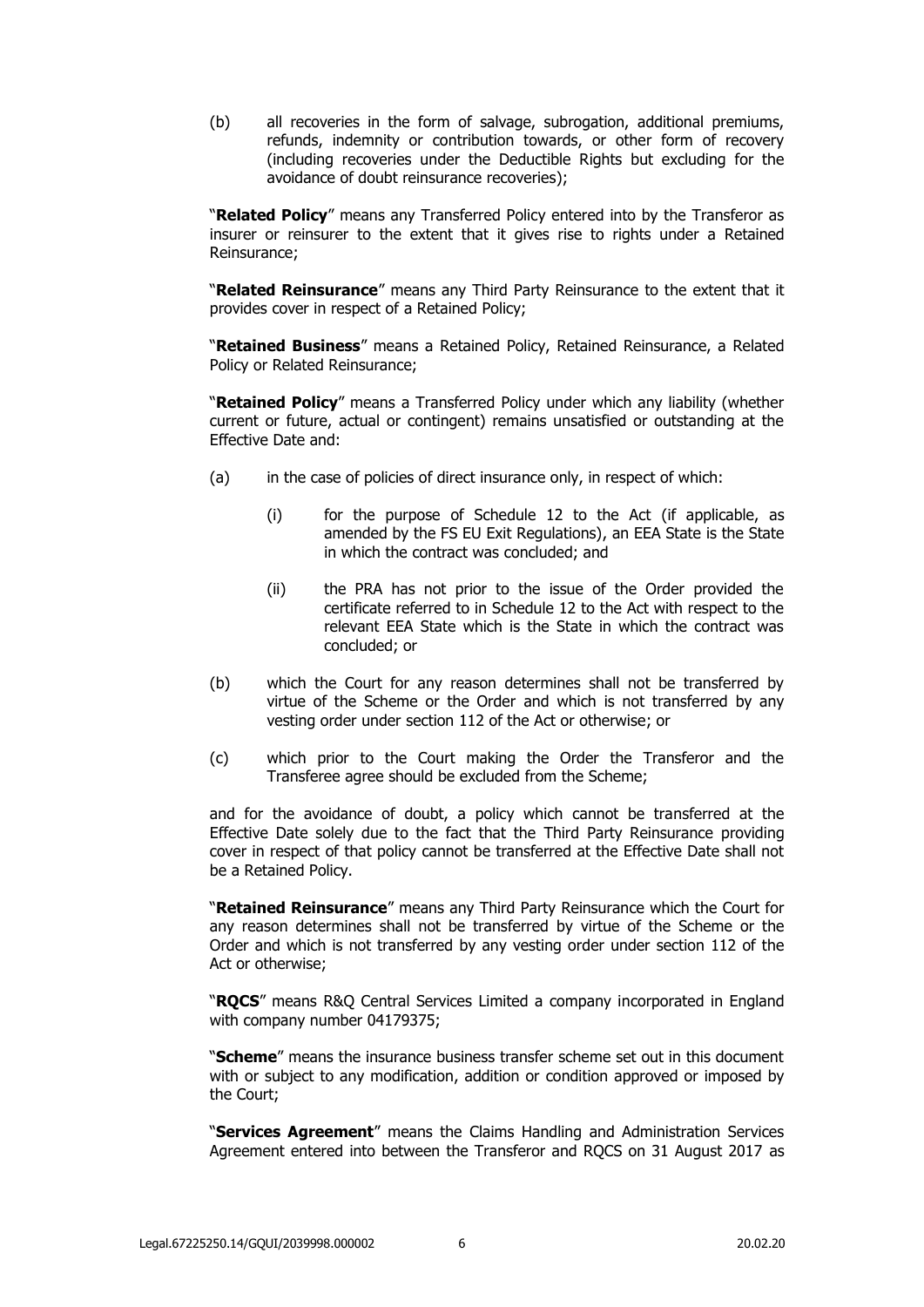amended or replaced by agreement between the Transferor and RQCS from time to time;

#### "**Subsequent Transfer Date**" means:

- (a) in the case of a Retained Policy or a Retained Reinsurance, the date on which the Transferor's rights and liabilities under such Retained Policy and Retained Reinsurance are transferred to the Transferee whether by means of novation or as a result of any necessary consent or waiver being obtained or the making of a court order dispensing with such consent or waiver or otherwise; and
- (b) in the case of a Related Policy or Related Reinsurance, the Subsequent Transfer Date for the relevant Retained Reinsurance or the relevant Retained Policy or, if earlier, and in the case of a Related Policy only, the date on which the relevant Retained Reinsurance is commuted;

"**Tax**" or "**Taxation**" means any form of taxation, levy, duty, charge, contribution, withholding or impost of whatever nature (including any related fine, penalty, surcharge or interest) imposed, collected or assessed by, or payable to, a Tax Authority and includes, for the avoidance of doubt, income tax and amounts equivalent to or in respect of income tax required to be deducted or withheld from or accounted for in respect of any payment;

"**Tax Authority**" means any government, state or municipality or any local, state, federal or other authority, body or official anywhere in the world exercising a fiscal, revenue, customs or excise function including, without limitation, HMRC;

"**Third Party Claims**" means all rights and claims of or against any third party in relation to the Transferred Policies and the Third Party Reinsurance or arising as a result of the Transferor having carried on the business of carrying out the Transferred Policies and all activities necessary or incidental to such business;

"**Third Party Reinsurance**" means any contract of reinsurance to which the Transferor is party in the capacity of cedant (other than the LPTA and the two quota share reinsurances underwritten respectively by Hamburger Internationale Ruckverischerungs AG and Rampart Insurance Company) to the extent that it provides cover in respect of a Transferred Policy;

"**Transferee"** means R&Q Gamma Company Limited, a company incorporated and registered in England and Wales with registered number 01335239 whose registered office is at 71 Fenchurch Street, London EC3M 4BS, United Kingdom;

"**Transferee's Account**" means the Transferee bank account details of which are notified to the Transferor by the Transferee;

### "**Transferred Business**" means:

- (a) the Transferred Policies and the estate, interest, rights, liabilities, obligations and powers of the Transferor under or by virtue of the Transferred Policies;
- (b) the Third Party Reinsurance and the rights and liabilities of the Transferor under or by virtue of the Third Party Reinsurance;
- (c) the Transfer Funds;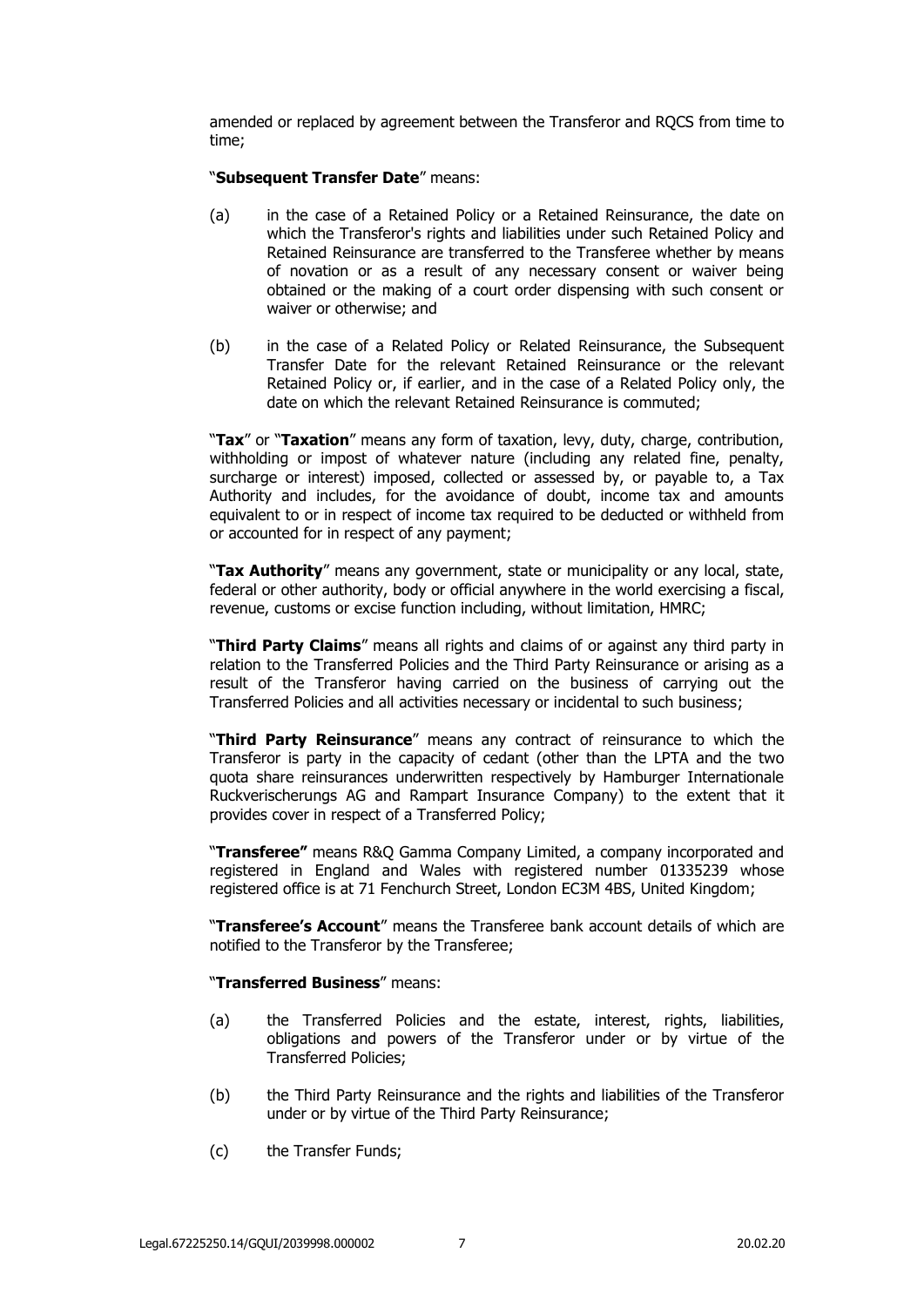- (d) the Third Party Claims;
- (e) the Records, including, without limitation, all rights, title and interest of the Transferor in the Records;

"**Transferring Personal Data"** means any personal data contained in the Records which is subject to the Data Protection Act 2018 and/or the General Data Protection Regulation (Regulation (EU) 2016/679) and which relates to the Transferred Business;

"**Transferred Policies**" means all Policies originally underwritten by Brightgrey Limited under its former name Anglo French Insurance Company Limited and assumed in September 1990 by the Transferor by means of a transfer under Section 51 of the Insurance Companies Act 1982;

"**Transferor**" means SCOR UK Company Limited, a company incorporated and registered in England and Wales with registered number 01334736 whose registered office is at 10 Lime Street, London, EC3M 7AA;

"**Transfer Funds**" means cash in an aggregate amount equal to:

- (a) Gross Technical Liabilities; less
- (b) the aggregate amount of all Gross Losses incurred since 31 December 2018; plus
- (c) the aggregate of all Recoveries received by or on behalf of the Transferor during the Calculation Period;

as calculated by the Transferee as at the Calculation Date. For the purposes of such calculation sums which are not denominated in USD shall be converted to USD at the Exchange Rate.

"**USD**" means United States dollars;

"**VAT**" means the tax imposed by EU Council Directive 2006/112/EC and any national legislation implementing that directive, together with legislation supplemental thereto, or any similar sales or turnover tax, whether of the United Kingdom or elsewhere.

- 1.2 In the Scheme unless the context otherwise requires or expressly provides:
	- (a) references to Clauses and Schedules are to Clauses and Schedules to the Scheme;
	- (b) "**assets**" includes property, rights and powers of any description;
	- (c) "**liabilities**" includes duties and obligations of every description (whether present or future, actual or contingent or otherwise);
	- (d) "**novation**" includes transfer or assignment;
	- (e) "**property**" includes money, goods, things in action, land and every description of property wherever situated and also obligations and every description of interest, whether present, future or vested or contingent, arising out of, or incidental to, property;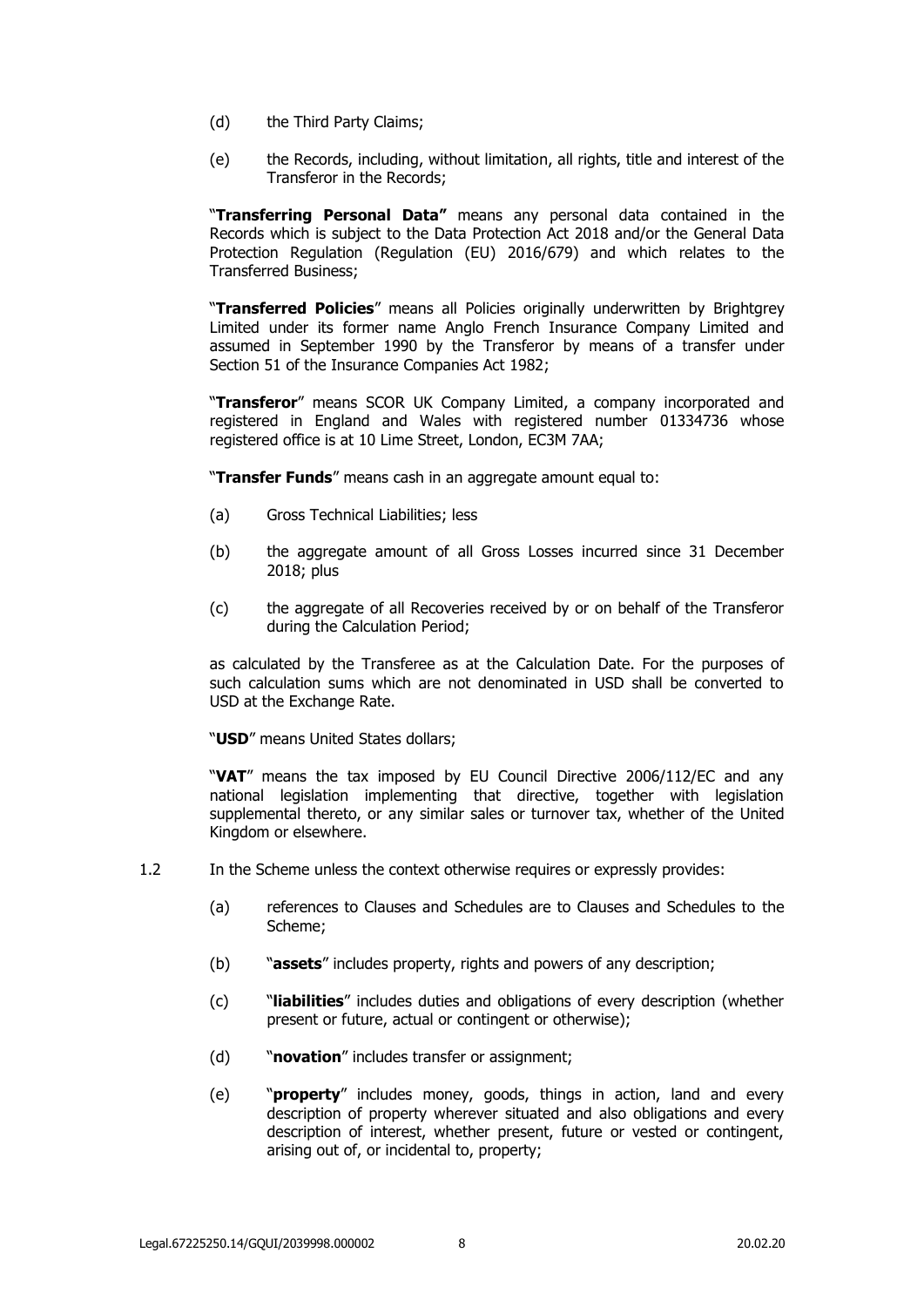- (f) "**rights**" includes benefits, powers and claims of every description (whether present, future, actual or contingent) including without limitation rights to the repayment of taxation, duties or other imposts;
- (g) the singular includes the plural and vice versa and any reference to one gender includes the other;
- (h) headings are for convenience only and shall not affect the interpretation of the Scheme;
- (i) the terms subsidiary undertaking and parent undertaking shall have the meanings ascribed to them in the Companies Act 2006;
- (j) save as expressly provided otherwise, any reference in the Scheme to an enactment, a statutory provision or any subordinate legislation shall be deemed to include a reference to that enactment, statutory provision or subordinate legislation as amended, replaced or re-enacted from time to time after the date of the Scheme and to any instrument or order made from time to time after the date of the Scheme under such enactment, statutory provision or subordinate legislation;
- (k) any reference to a person shall include a reference to any individual, company, firm, partnership, joint venture, association, organisation, trust or agency, whether or not having a separate legal personality;
- (l) if a period of time is specified from a given day or date or from the day or date of an actual event, it shall be calculated exclusive of that day or date;
- (m) any reference to the time of day is to the time in London, England.
- (n) any reference to writing shall include any modes of reproducing words in a legible and non-transitory form;
- (o) the expression variation or varied shall include any variation, supplement, deletion, replacement or termination, however effected; and
- (p) the interpretation of general words shall not be restricted by words indicating a particular class or particular examples and **including** shall mean **including without limitation**.

## <span id="page-8-0"></span>2 **INTRODUCTION**

- 2.1 The Transferor is a UK authorised insurer with permission, *inter alia*, to carry out contracts of general insurance in the UK in classes 1 to 17 of Part I of Schedule 1 to the RAO.
- 2.2 The Transferee is a UK authorised insurer with permission, *inter alia*, to effect (subject to seeking non-objection from the FCA and PRA before using that permission) and carry out contracts of general insurance in the UK in classes 1 to 17 of Part I of Schedule 1 to the RAO.

## <span id="page-8-1"></span>3 **TRANSFER OF THE TRANSFERRED BUSINESS**

- 3.1 On and with effect from the Effective Date, subject to Clause [5.1:](#page-10-3)
	- (a) the Transferred Business and all the estate and interest of the Transferor in the Transferred Business shall by the Order and without any further act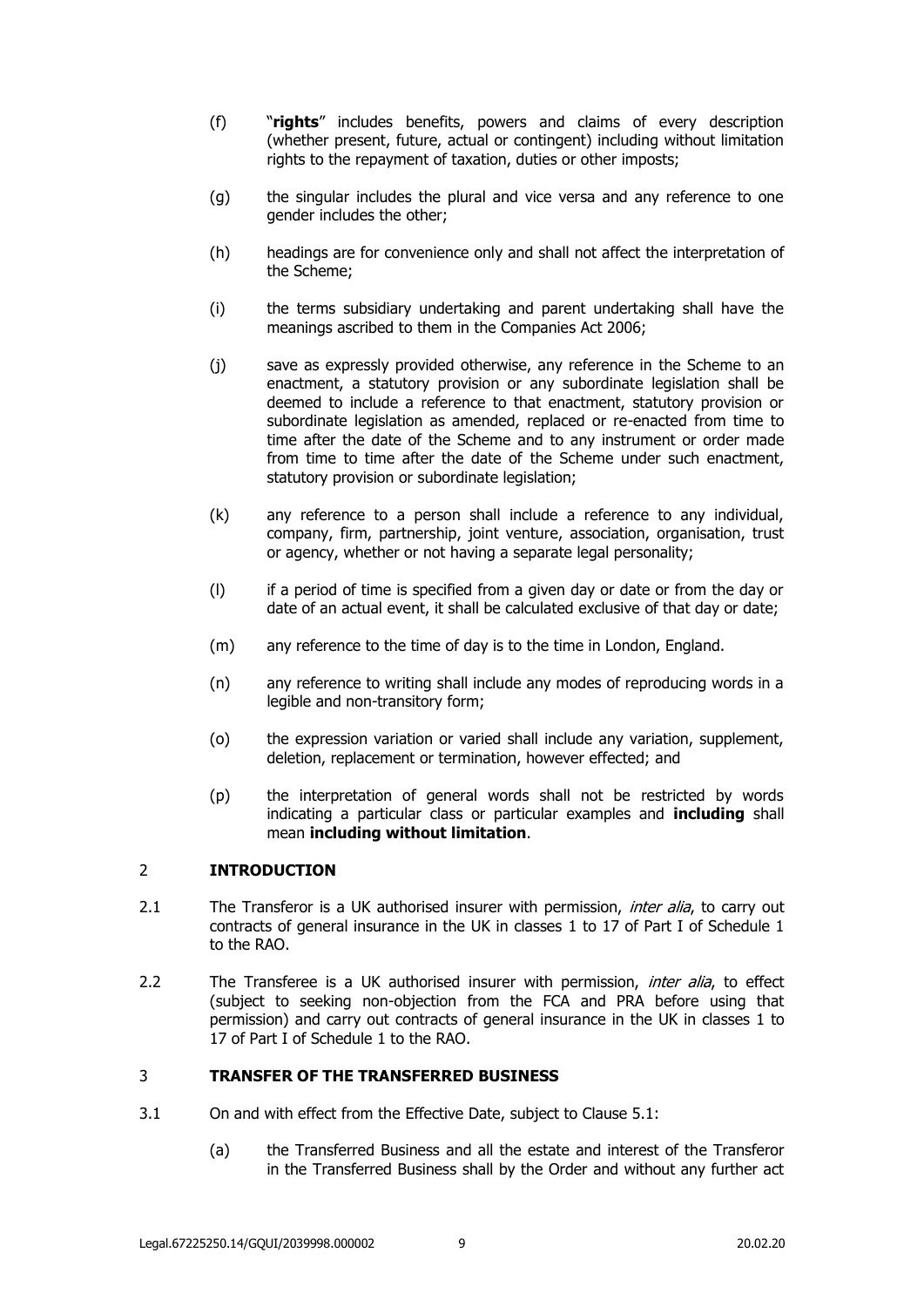or instrument be transferred to and vest in the Transferee in accordance with and subject to the terms of the Scheme;

- (b) the liabilities and obligations under the Transferred Policies shall be transferred to and shall become liabilities of the Transferee and shall cease to be liabilities of the Transferor and the Transferee shall accept such liabilities (whether such Transferred Policy is governed by English law or the laws of another jurisdiction);
- (c) in any document evidencing or constituting a Transferred Policy, references to the Transferor and/or to rights, powers, duties and/or obligations imposed upon the Transferor, its board of directors or other officers, employees or agents and/or to liabilities of the Policyholders to the Transferor shall, to the extent necessary to give full effect to the Scheme, be read, construed and treated as references to the Transferee and/or to rights, powers, duties and/or obligations imposed upon the Transferee, its board of directors or other officers, employees or agents and/or to liabilities of the Policyholders to the Transferee subject to and in accordance with the terms of the Scheme.
- 3.2 On and with effect from the Effective Date, the Third Party Reinsurance shall continue in force with the substitution of the Transferee in place of the Transferor as the reinsured party and on the terms which applied before the Effective Date and on the basis that the Transferee is reinsured thereby, or the beneficiary thereof, for all purposes as if all references therein (however worded and whether express or implied) to the Transferor were references to the Transferee.
- 3.3 With effect from the Effective Date, subject to Clause [6.2](#page-12-2) the Transferor shall pay to the Transferee all sums which may thereafter be received by the Transferor under the Transferred Policies and the Third Party Reinsurance.
- 3.4 Forthwith following the Effective Date the Transferor shall:
	- (a) transfer the Transfer Funds to the Transferee's Account for same day value;
	- (b) to the extent in its possession or control, deliver or cause to be delivered to the Transferee the Records which are capable of being transferred by delivery.
- 3.5 Nothing in the Scheme shall operate to transfer any obligations or liabilities of the Transferor not included within the definition of Transferred Business including any liability of the Transferor to or in respect of Tax in relation to the Transferred Business with the exception for the avoidance of doubt of any VAT which may be or become chargeable on the transfer of the Transferred Business pursuant the Scheme which shall be the responsibility of the Transferee.
- 3.6 Unless and to the extent otherwise provided in the Order, the transfer of the Transferred Business or any other matter provided for by the Scheme shall not:
	- (a) invalidate or discharge any agreement, document, instrument or other thing;
	- (b) constitute a breach of, or default under, or require any obligation to be performed sooner or later than would otherwise have been the case under, any agreement, document, instrument or other thing to which the Transferor or the Transferee is a party or is bound;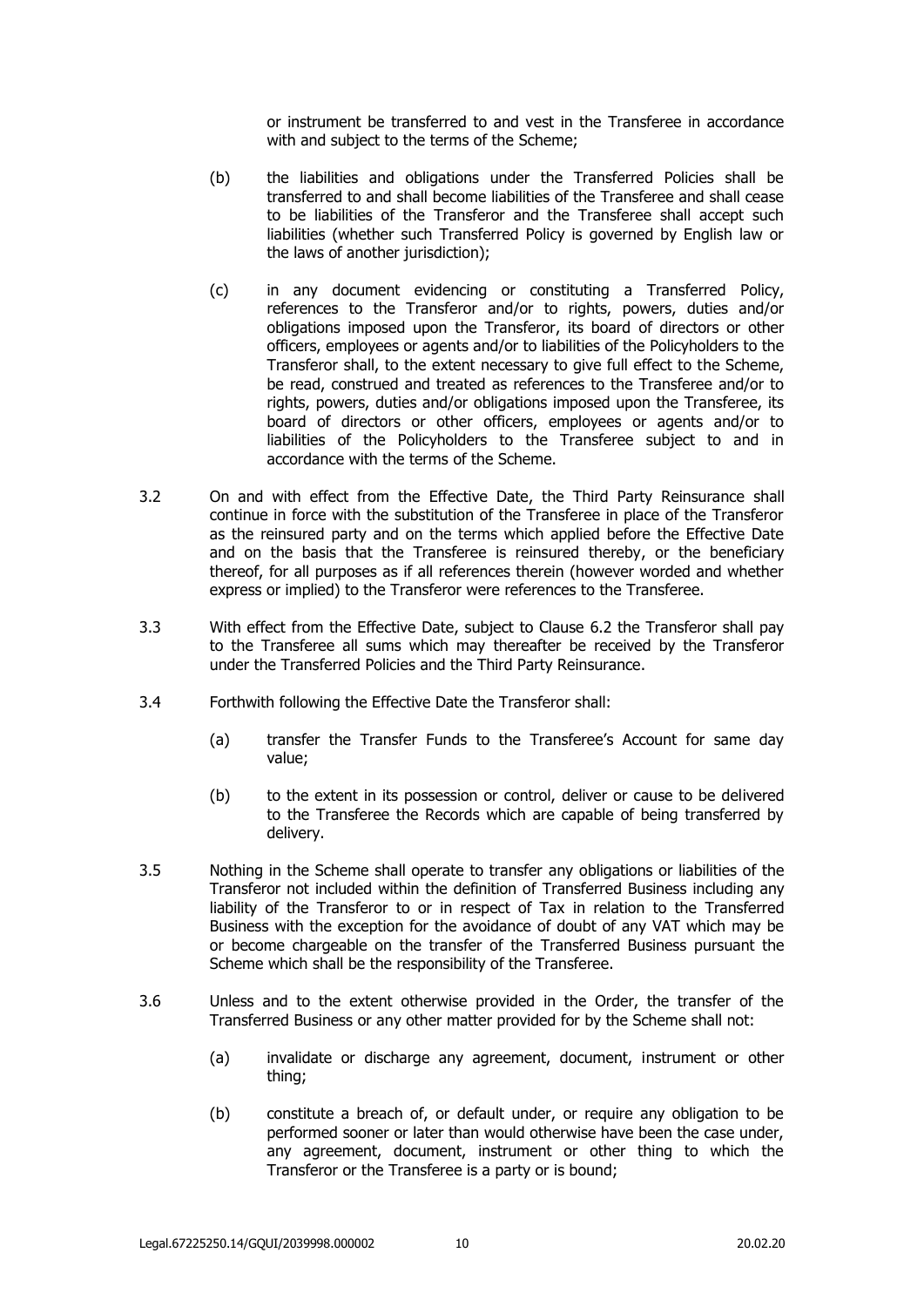- (c) allow any party to any agreement, document, instrument or other thing to terminate that document, agreement or instrument or other thing when that party would not otherwise have been able to do so;
- (d) entitle any party to the agreement, document, instrument or other thing to which either of the Transferor or the Transferee is a party or is bound to vary the terms of that agreement, document, instrument or other thing when that party would not otherwise have been able to do so; or
- (e) cause the imposition of any greater or lesser obligation on any party to any such agreement, document, instrument or other thing when that greater or lesser obligation would not otherwise have been imposed including the release of any obligation or liability of any party which would not have otherwise been released or release such liability or obligation sooner or later than would have otherwise been the case.

# <span id="page-10-0"></span>4 **ADJUSTMENT OF TRANSFER FUNDS**

- <span id="page-10-2"></span>4.1 Within 14 Business Days of the Effective Date the Transferee shall calculate the aggregate amount of any Gross Losses paid and the aggregate amount of any Recoveries received by or on behalf of the Transferor during the Adjustment Period and, if applicable, shall send an Adjustment Notice to Accredited detailing such amounts and the amount (if any) by which such Gross Losses exceed such Recoveries or by which such Recoveries exceed such Gross Losses.
- 4.2 In the event that:
	- (a) the aggregate amount of Gross Losses paid exceeds the aggregate amount of Recoveries received during the Adjustment Period, the Transferee will pay a cash sum equal to the amount of the excess to Accredited;
	- (b) the aggregate amount of Recoveries received exceeds the aggregate amount of Gross Losses paid during the Adjustment Period, Accredited will pay a cash sum equal to the excess to the Transferee;

within 14 Business Days of the date of the Adjustment Notice.

## <span id="page-10-3"></span><span id="page-10-1"></span>5 **TRANSFER OF RETAINED POLICIES AND RETAINED REINSURANCES**

- 5.1 The Transferor's rights and liabilities under Retained Policies and Retained Reinsurances shall by virtue of the Scheme and (unless required as a condition of any necessary consent or waiver being obtained of any court order providing for such transfer) without any further act or instrument being required transfer to, vest in and become rights and liabilities of the Transferee with effect from the applicable Subsequent Transfer Date. Until such date the rights and liabilities of the Transferor under such Retained Policies and Retained Reinsurances shall remain with the Transferor.
- 5.2 With effect from the applicable Subsequent Transfer Date, the provisions of the Scheme shall apply to the relevant Retained Policies and Retained Reinsurances as if references to the Effective Date were references to the applicable Subsequent Transfer Date.
- 5.3 The Transferor shall retain the right to be indemnified under any Related Reinsurance in respect of any liability arising out of a Retained Policy until the Subsequent Transfer Date in relation to that Related Reinsurance. With effect from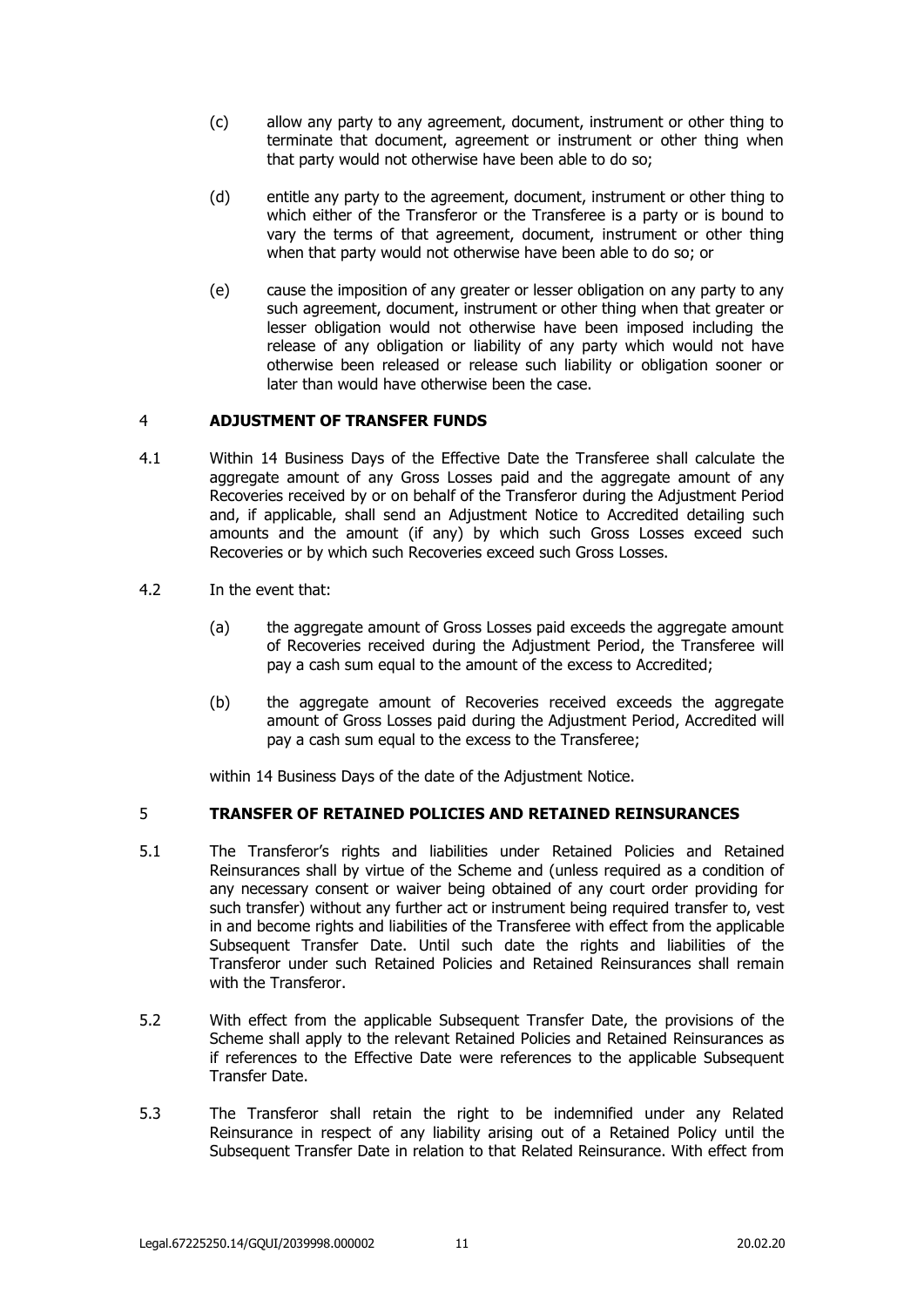that date, the Transferee shall have the right to be indemnified in respect of any such liability.

- 5.4 Insofar as it is necessary to ensure that indemnity under a Retained Reinsurance will still be available in respect of any liability arising under a Related Policy, the Transferor shall remain liable under such Related Policy until the Subsequent Transfer Date for the Retained Reinsurance. With effect from such Subsequent Transfer Date the Transferee shall assume liability under such Related Policy and the Scheme shall apply to such Related Policy as if references to the Effective Date were to such Subsequent Transfer Date.
- <span id="page-11-0"></span>5.5 The Transferor shall on, and with effect from, the Effective Date hold its rights under each Retained Policy and each Retained Reinsurance on trust for the Transferee absolutely until:
	- (a) the applicable Subsequent Transfer Date; or
	- (b) such other date as the Transferor and the Transferee shall otherwise agree
	- (c) and until then the Transferee shall indemnify the Transferor in accordance with Clause 6.
- 5.6 In the event that a Third Party Reinsurance provides cover in respect of both (i) a Retained Policy or Related Policy and (ii) a Transferred Policy which is not a Retained Policy or Related Policy the terms and conditions of such Third Party Reinsurance (including, where applicable, the deductibles, limits and any other applicable policy limitations) shall apply in aggregate across both the Transferor and the Transferee such that:
	- (a) the reinsurer has a contract with each of the Transferor and the Transferee but is in no better or worse position in respect of such contractual terms and conditions as a result of the Scheme than it was in before the Effective Date; and
	- (b) the Transferor and the Transferee are each able to enjoy the benefit of such Third Party Reinsurances.

Where applicable, the method of allocating the rights of the Transferor and Transferee to effect a recovery under any such Third Party Reinsurance shall be determined by agreement between the Transferor and Transferee.

- 5.7 In the event that a Retained Reinsurance is commuted, the Transferor shall account to the Transferee for the proceeds of such commutation.
- 5.8 Until the Subsequent Transfer Date or such other date as the Transferor and the Transferee shall agree pursuant to Clause [5.5\(b\):](#page-11-0)
	- (a) the Transferee shall have authority to act as the attorney of the Transferor in respect of its rights under the Retained Business for all purposes, and shall have the power to give reasonable directions to the Transferor for any lawful purpose in connection with such rights; and such authority and power shall include authority and power in relation to the exercise, enforcement, variation, commutation, compromise, settlement or transfer of such rights;
	- (b) the Transferee shall procure that RQCS continues to provide the services in respect of the Retained Policies and Related Policies that it provided to the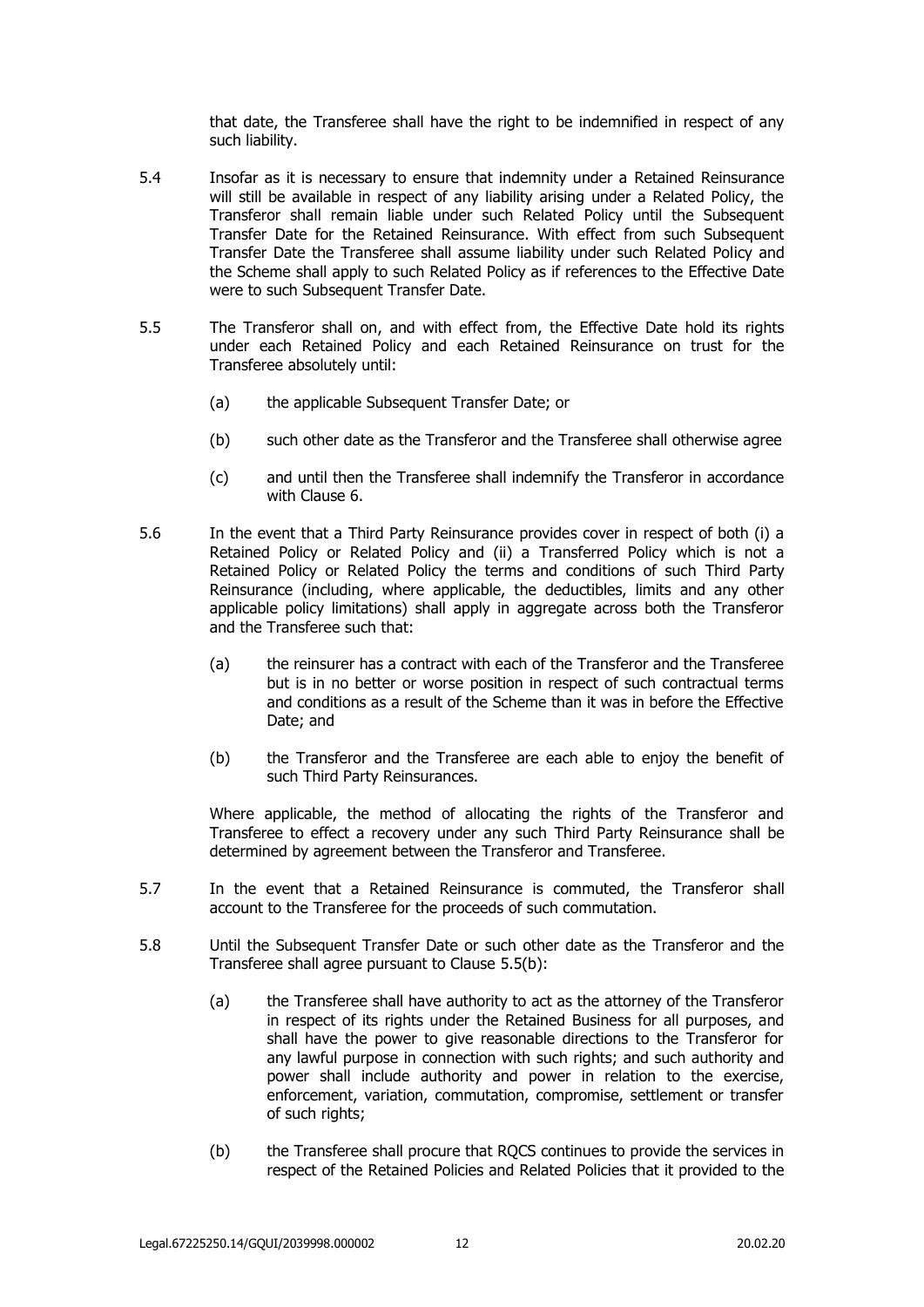Transferor prior to the Effective Date materially in accordance with the terms, including as to reporting to the Transferor, of the Services Agreement.

### <span id="page-12-0"></span>6 **INDEMNITY**

- 6.1 Subject to Clause 6.2, from the Effective Date, the Transferee shall observe and perform the Transferor's obligations under the Retained Business and shall indemnify and keep fully and effectively indemnified and held harmless the Transferor on a continuing basis and on demand against and from any liability, loss or expense incurred by, or demand or claim made against, the Transferor under a Transferred Policy or Third Party Reinsurance including for the avoidance of doubt any Transferred Policy or Third Party Reinsurance forming part of the Retained Business.
- <span id="page-12-2"></span>6.2 The amount of any payment by the Transferee to the Transferor in respect of a liability under a Retained Policy or Related Policy pursuant to the indemnity contained in Clause 5.2 shall be the amount of the liability less any sum already received by the Transferor under a Retained Reinsurance or Related Reinsurance at the time of payment by the Transferee (and for the avoidance of doubt the provisions of Clause 3.3 shall from that time no longer apply to any sum so deducted). The Transferor shall reimburse the Transferee in respect of any payment made by the Transferee in discharge of a liability under a Retained Policy or Related Policy pursuant to Clause 5.2 out of, and to the extent of, any recovery subsequently made in respect of such liability under a Retained Reinsurance or Related Reinsurance. Pending reimbursement to the Transferee, the Transferor shall hold such recovery on trust for the Transferee.

#### <span id="page-12-3"></span><span id="page-12-1"></span>7 **LEGAL PROCEEDINGS AND CONTINUITY**

- 7.1 From the Effective Date, (or in the case of Proceedings relating to the Retained Business the applicable Subsequent Transfer Date) any Proceedings in relation to the Transferred Business shall:
	- (a) if commenced by, against or in relation to the Transferor before the Effective Date be continued by, against or in relation to the Transferee;
	- (b) if commenced after the Effective Date, be commenced by or against the Transferee;
	- (c) if commenced after the Effective Date against the Transferor be deemed to have been commenced and shall be continued against the Transferee;

without the need for further order, whether for substitution of parties or otherwise and the Transferor shall have no liability under such Proceedings.

- 7.2 The Transferee shall be entitled to all defences, claims, counterclaims and rights of set-off that would have been available to the Transferor in relation to such Proceedings. For the avoidance of doubt, the Transferee, in its absolute discretion, may discontinue any such Proceedings brought by the Transferor.
- 7.3 Without prejudice to clause [7.1](#page-12-3) from the Effective Date the Transferee shall have the right to direct the conduct of any Proceedings in relation to the Transferred Business which are pending at or commenced after the Effective Date in any jurisdiction outside the United Kingdom until such time as the Transferee is joined to such Proceedings in substitution for the Transferor.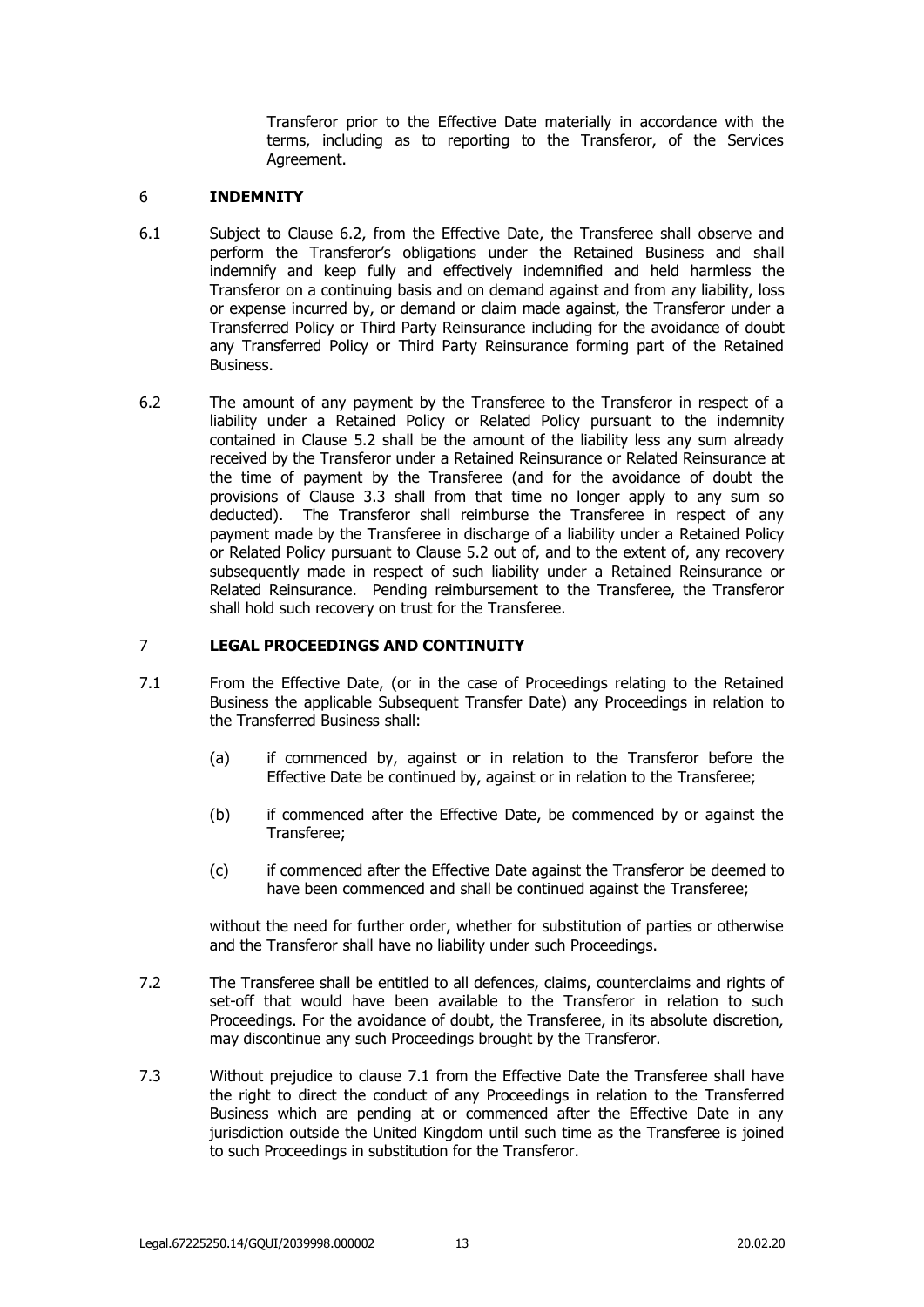- 7.4 The Transferee shall not assert in any dispute, controversy, claim or Proceeding in any jurisdiction arising out of or in connection with a Transferred Policy that the Scheme is ineffective or invalid under the law of that jurisdiction to transfer rights and obligations under the Transferred Policies to the Transferee.
- 7.5 Any final judgment, order or award in respect of a claim under a Transferred Policy or Third Party Reinsurance that is not subject to further appeal obtained:
	- (a) by or against the Transferor and which is not fully satisfied before the Effective Date shall, on and from that date, be enforceable by or against the Transferee;
	- (b) by or against the Transferor on or after the Effective Date shall be enforceable by or against the Transferee,

without the need for further order, whether for substitution of parties or otherwise.

7.6 Until the relevant Subsequent Transfer Date, the Transferee shall have the right to direct the conduct of any Proceedings by or against the Transferor in relation to the Retained Business which are pending at or commenced on or after the Effective Date.

## <span id="page-13-0"></span>8 **PREMIUMS, MANDATES ETC.**

- 8.1 Any direct debit mandate, standing order or other instruction or authority in force on the Effective Date including any instruction given to a bank by its customer in the form of a direct debit or standing order and providing for payment by a bank or other intermediary of premiums or other sums payable to the Transferor under or in respect of any Transferred Policy or other contract that forms part of the Transferred Business, shall thereafter take effect as if it had provided for and authorised such payment to the Transferee.
- 8.2 Any mandate or other instruction or authority in force on the Effective Date as to the manner of payment by the Transferor of any sum payable under any Transferred Policy shall continue in force as an effective mandate, instruction or authority to or of the Transferee.

#### <span id="page-13-1"></span>9 **PERSONAL DATA**

- <span id="page-13-2"></span>9.1 On and with effect from the Effective Date, the Transferee shall:
	- (a) succeed to all rights, liabilities and obligations of the Transferor in respect of Transferring Personal Data;
	- (b) in respect of the Transferred Business, become the data controller of any Transferring Personal Data in place of the Transferor;
	- (c) in respect of any Transferring Personal Data be under the same duty by virtue of any law as the Transferor was under to respect the confidentiality and privacy of any person in relation to that personal data and shall be bound, by any specific notice or consent given, or request made by, the data subject which was binding on the Transferor and which required the Transferor not to use the personal data for marketing purposes; and
	- (d) without prejudice to clause [\(c\)](#page-13-2) in any consent given by a data subject in respect of such data as is mentioned in this Clause [9,](#page-13-1) any reference to the Transferor shall be deemed to include a reference to the Transferee.